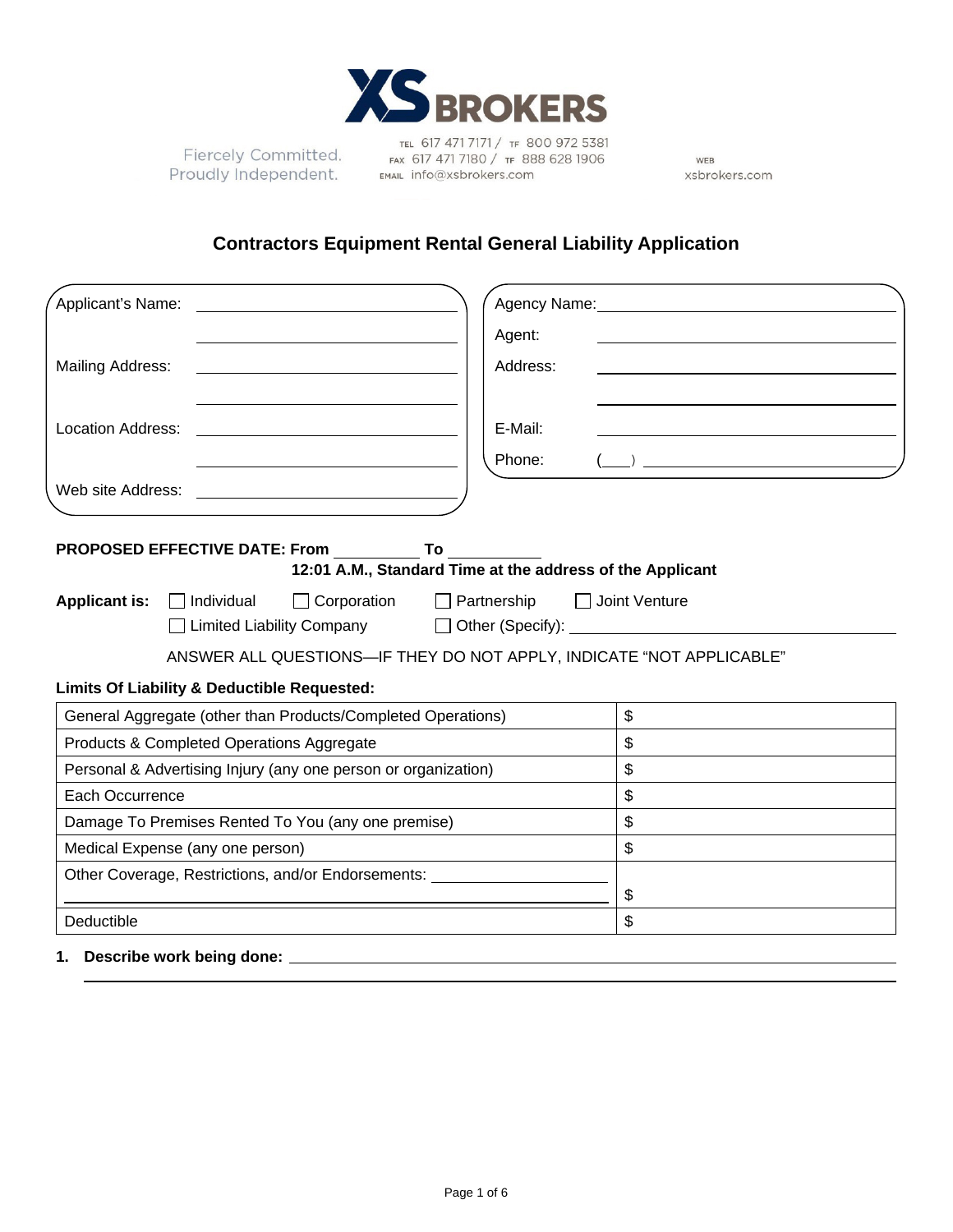| 2.  |                                                                                                                       | How long has applicant been in business? __________________Yrs. How many years experience? ______Yrs.   |  |  |
|-----|-----------------------------------------------------------------------------------------------------------------------|---------------------------------------------------------------------------------------------------------|--|--|
| 3.  |                                                                                                                       |                                                                                                         |  |  |
|     | 4. Additional Insured Information:                                                                                    |                                                                                                         |  |  |
|     | <b>Address</b><br><b>Name</b>                                                                                         |                                                                                                         |  |  |
|     |                                                                                                                       |                                                                                                         |  |  |
|     |                                                                                                                       |                                                                                                         |  |  |
|     |                                                                                                                       |                                                                                                         |  |  |
| 5.  |                                                                                                                       |                                                                                                         |  |  |
|     |                                                                                                                       |                                                                                                         |  |  |
|     | 6. If residential work is done, state percentage of work involving new versus existing construction:                  |                                                                                                         |  |  |
|     | New: <u>_______________%</u><br>Existing: __________%                                                                 |                                                                                                         |  |  |
|     |                                                                                                                       |                                                                                                         |  |  |
|     |                                                                                                                       | State percentage of work involving tract developments versus custom homes. Tract: _____% Custom: _____% |  |  |
|     |                                                                                                                       |                                                                                                         |  |  |
|     |                                                                                                                       |                                                                                                         |  |  |
| 8.  |                                                                                                                       |                                                                                                         |  |  |
|     |                                                                                                                       |                                                                                                         |  |  |
|     |                                                                                                                       |                                                                                                         |  |  |
| 9.  |                                                                                                                       |                                                                                                         |  |  |
| 10. |                                                                                                                       |                                                                                                         |  |  |
|     | If any equipment is rented without operator, a copy of the contract is required.                                      |                                                                                                         |  |  |
|     |                                                                                                                       |                                                                                                         |  |  |
|     |                                                                                                                       |                                                                                                         |  |  |
|     |                                                                                                                       |                                                                                                         |  |  |
|     |                                                                                                                       |                                                                                                         |  |  |
|     | If yes, state type of license: <u>experience and the state of the state of the state of the state of the state of</u> |                                                                                                         |  |  |
| 12. | Does applicant make a thorough study of the subsurface, including identification and marking                          |                                                                                                         |  |  |
|     |                                                                                                                       |                                                                                                         |  |  |
| 13. |                                                                                                                       |                                                                                                         |  |  |
|     |                                                                                                                       |                                                                                                         |  |  |
|     |                                                                                                                       |                                                                                                         |  |  |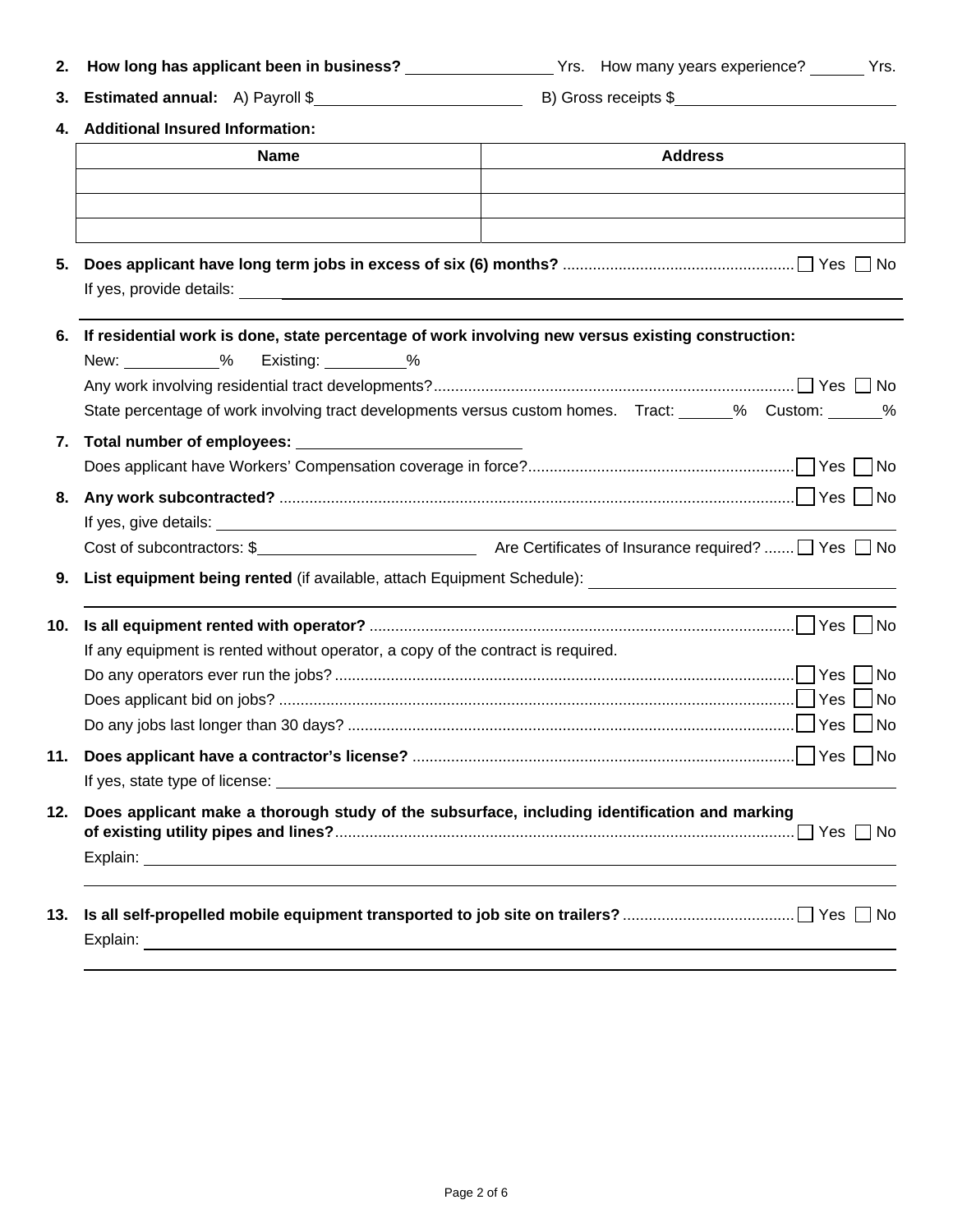| If yes, advise gross sales: $\frac{1}{2}$<br>Does applicant rent the following?<br>Does applicant engage in any of the following operations? |  |
|----------------------------------------------------------------------------------------------------------------------------------------------|--|
|                                                                                                                                              |  |
|                                                                                                                                              |  |
|                                                                                                                                              |  |
|                                                                                                                                              |  |
|                                                                                                                                              |  |
|                                                                                                                                              |  |
|                                                                                                                                              |  |
|                                                                                                                                              |  |
|                                                                                                                                              |  |
|                                                                                                                                              |  |
|                                                                                                                                              |  |
|                                                                                                                                              |  |
|                                                                                                                                              |  |
|                                                                                                                                              |  |
|                                                                                                                                              |  |
|                                                                                                                                              |  |
|                                                                                                                                              |  |
|                                                                                                                                              |  |
|                                                                                                                                              |  |
|                                                                                                                                              |  |
|                                                                                                                                              |  |
|                                                                                                                                              |  |
|                                                                                                                                              |  |
|                                                                                                                                              |  |
|                                                                                                                                              |  |
|                                                                                                                                              |  |
|                                                                                                                                              |  |
|                                                                                                                                              |  |
|                                                                                                                                              |  |
|                                                                                                                                              |  |
|                                                                                                                                              |  |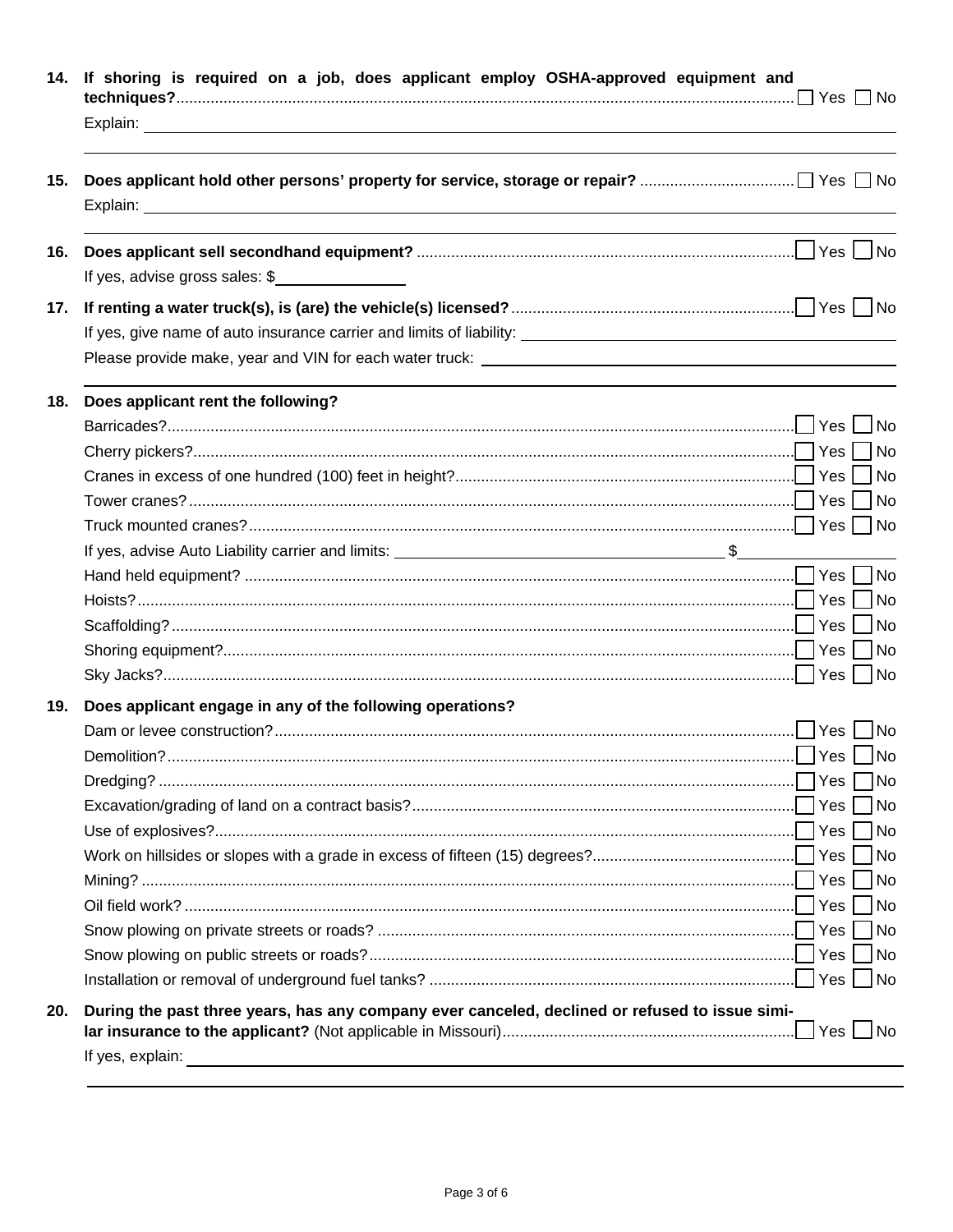**21. Does risk engage in the generation of power, other than emergency back-up power, for their own use or sale to power companies?**.................................................................................................... Yes No If yes, describe:

## **22. Does applicant have any other business ventures for which coverage is not requested?..................** Yes  $\Box$  No If yes, explain and advise where insured:

### **23. Schedule Of Hazards:**

| Loc.<br>No. | <b>Classification Description</b> | Class.<br>Code | <b>Exposure</b> | <b>Premium Bases</b><br>(s) Gross Sales<br>(p) Payroll<br>(a) Area<br>(c) Total Cost<br>(t) Other |
|-------------|-----------------------------------|----------------|-----------------|---------------------------------------------------------------------------------------------------|
|             |                                   |                |                 |                                                                                                   |
|             |                                   |                |                 |                                                                                                   |
|             |                                   |                |                 |                                                                                                   |
|             |                                   |                |                 |                                                                                                   |
|             |                                   |                |                 |                                                                                                   |

#### **24. Prior Carrier Information:**

|                                            | Year: | Year: | Year:  |
|--------------------------------------------|-------|-------|--------|
| <b>Carrier</b>                             |       |       |        |
| Policy No.                                 |       |       |        |
| Coverage                                   |       |       |        |
| <b>Occurrence or</b><br><b>Claims Made</b> |       |       |        |
| <b>Total Premium</b>                       | จ     |       | ጥ<br>ง |

### **25. Loss History:**

Indicate all claims or losses (regardless of fault and whether or not insured) or occurrences that may give rise to claims for the prior three years. ............................................................................. Check if no losses last three years.

| Date of<br><b>Loss</b> | <b>Description of Loss</b> | <b>Amount Paid</b> | <b>Amount</b><br><b>Reserved</b> | <b>Claim Status</b><br>(Open or Closed) |
|------------------------|----------------------------|--------------------|----------------------------------|-----------------------------------------|
|                        |                            |                    |                                  |                                         |
|                        |                            |                    |                                  |                                         |
|                        |                            |                    |                                  |                                         |
|                        |                            |                    |                                  |                                         |
|                        |                            | ۰IJ                | ъD                               |                                         |

This application does not bind the applicant nor the Company to complete the insurance, but it is agreed that the information contained herein shall be the basis of the contract should a policy be issued.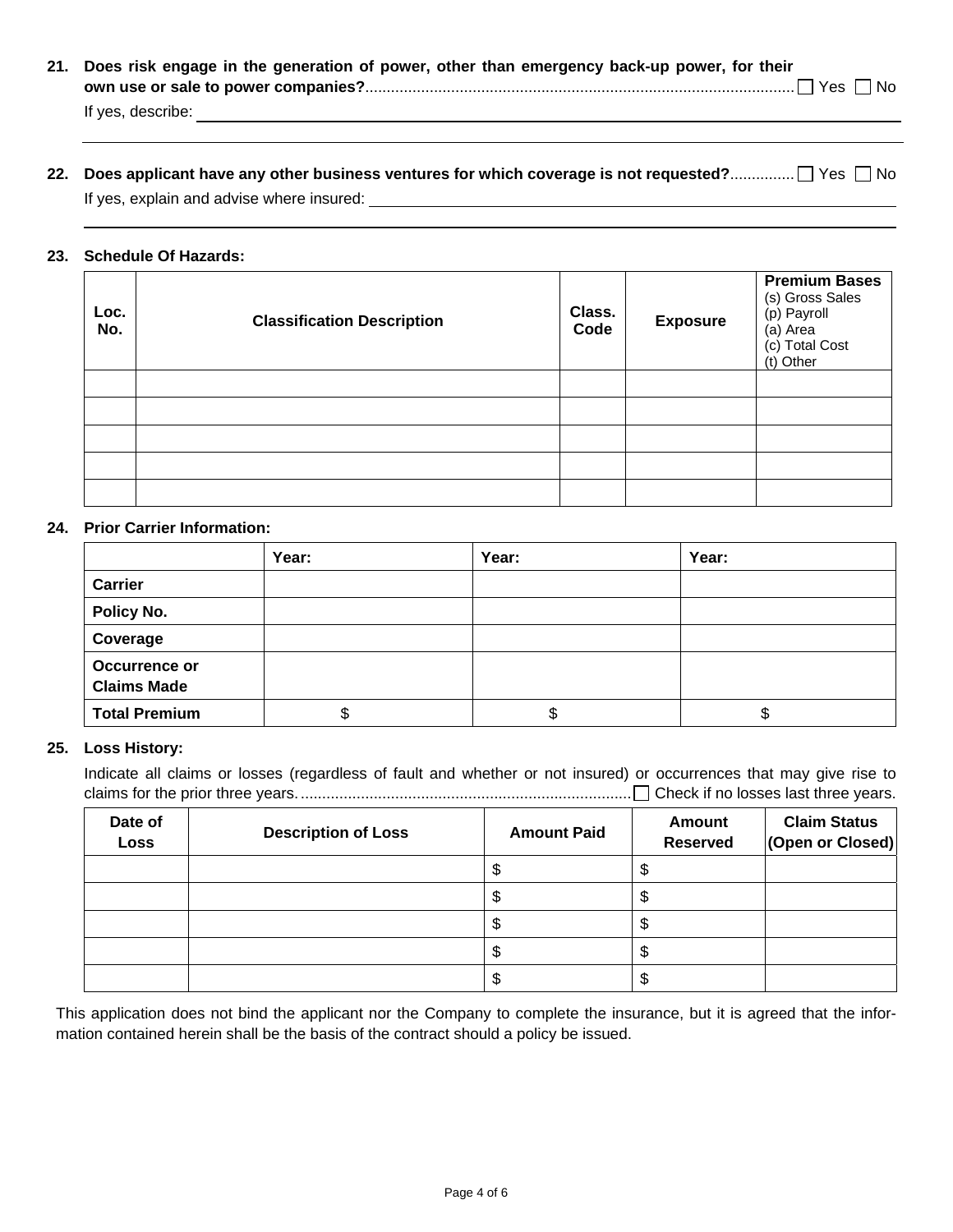**FRAUD WARNING:** Any person who knowingly and with intent to defraud any insurance company or other person files an application for insurance or statement of claim containing any materially false information or conceals for the purpose of misleading, information concerning any fact material thereto commits a fraudulent insurance act, which is a crime and subjects such person to criminal and civil penalties. **Not applicable in Nebraska, Oregon and Vermont.** 

**NOTICE TO COLORADO APPLICANTS:** It is unlawful to knowingly provide false, incomplete, or misleading facts or information to an insurance company for the purpose of defrauding or attempting to defraud the company. Penalties may include imprisonment, fines, denial of insurance, and civil damages. Any insurance company or agent of an insurance company who knowingly provides false, incomplete, or misleading facts or information to a policy holder or claimant for the purpose of defrauding or attempting to defraud the policy holder or claimant with regard to a settlement or award payable from insurance proceeds shall be reported to the Colorado Division of Insurance within the Department of Regulatory Agencies.

**WARNING TO DISTRICT OF COLUMBIA APPLICANTS:** It is a crime to provide false or misleading information to an insurer for the purpose of defrauding the insurer or any other person. Penalties include imprisonment and/or fines. In addition, an insurer may deny insurance benefits if false information materially related to a claim was provided by the applicant.

**NOTICE TO FLORIDA APPLICANTS:** Any person who knowingly and with intent to injure, defraud, or deceive any insurer files a statement of claim or an application containing any false, incomplete, or misleading information is guilty of a felony in the third degree.

**NOTICE TO LOUISIANA APPLICANTS:** Any person who knowingly presents a false or fraudulent claim for payment of a loss or benefit or knowingly presents false information in an application for insurance is guilty of a crime and may be subject to fines and confinement in prison.

**NOTICE TO MAINE APPLICANTS:** It is a crime to knowingly provide false, incomplete or misleading information to an insurance company for the purpose of defrauding the company. Penalties may include imprisonment, fines or a denial of insurance benefits.

**NOTICE TO MARYLAND APPLICANTS:** Any person who knowingly and willfully presents a false or fraudulent claim for payment of a loss or benefit or who knowingly and willfully presents false information in an application for insurance is guilty of a crime and may be subject to fines and confinement in prison.

**NOTICE TO MINNESOTA APPLICANTS:** A person who files a claim with intent to defraud or helps commit a fraud against an insurer is guilty of a crime.

**NOTICE TO OHIO APPLICANTS:** Any person who knowingly and with intent to defraud any insurance company files an application for insurance or statement of claim containing any materially false information or conceals for the purpose of misleading, information concerning any fact material thereto commits a fraudulent insurance act, which is a crime and subjects such person to criminal and civil penalties.

**NOTICE TO OKLAHOMA APPLICANTS:** Any person who knowingly, and with intent to injure, defraud or deceive any insurer, makes any claim for the proceeds of an insurance policy containing any false, incomplete or misleading information is guilty of a felony.

**NOTICE TO RHODE ISLAND APPLICANTS:** Any person who knowingly presents a false or fraudulent claim for payment of a loss or benefit or knowingly presents false information in an application for insurance is guilty of a crime and may be subject to fines and confinement in prison.

**FRAUD WARNING (APPLICABLE IN TENNESSEE, VIRGINIA AND WASHINGTON):** It is a crime to knowingly provide false, incomplete, or misleading information to an insurance company for the purpose of defrauding the company. Penalties include imprisonment, fines, and denial of insurance benefits.